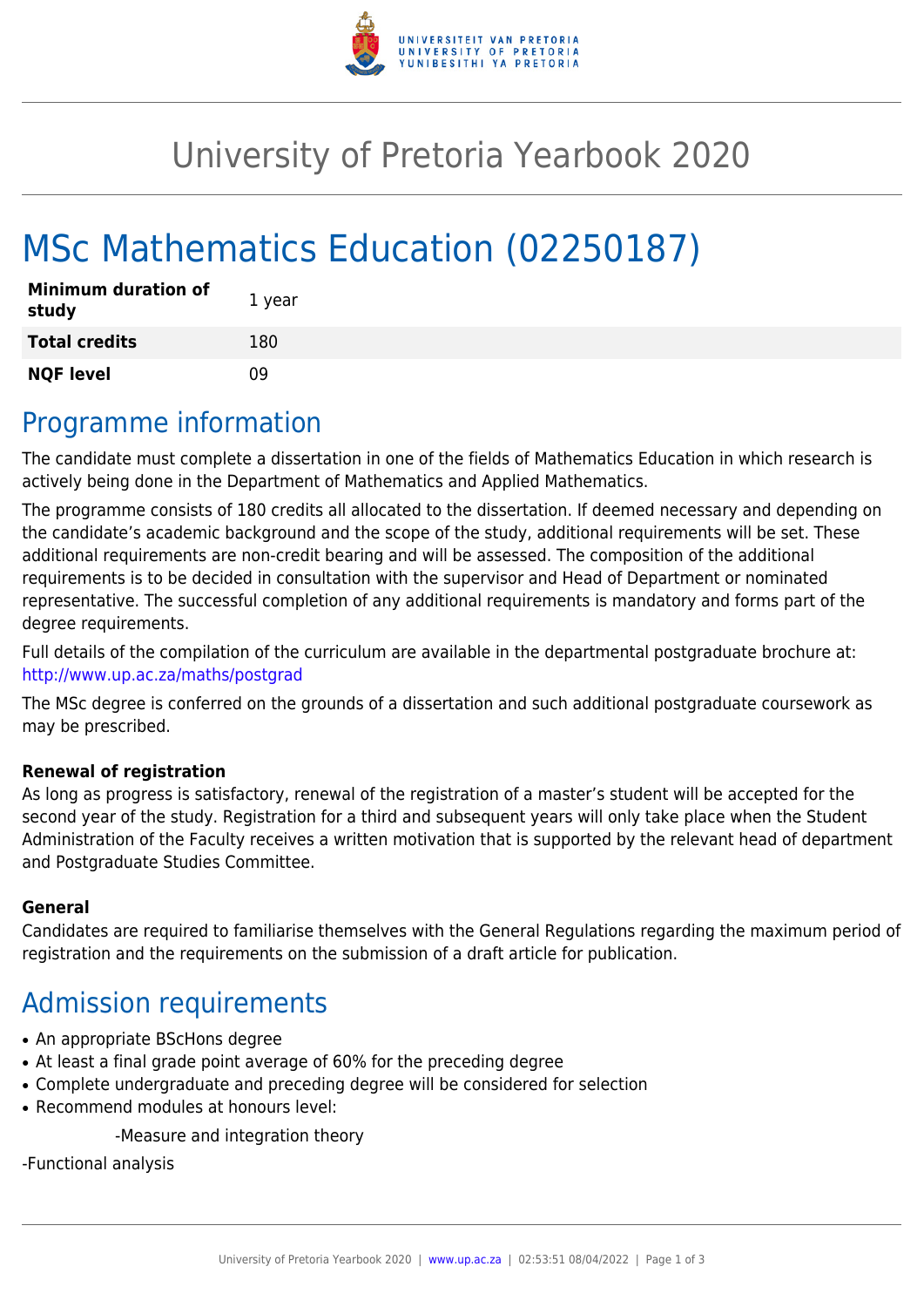

## Other programme-specific information

The minimum duration for this degree is one year. Subject to other faculty regulations, a student for a master's degree must complete his or her studies within three years after first registering for the degree. Under special circumstances, the Dean, on the recommendation of the head of department, may give approval for a limited fixed extension of this period. (Also see the General Regulations.)

### Promotion to next study year

The progress of all master's candidates is monitored biannually by the supervisor and the postgraduate coordinator. A candidate's study may be terminated if the progress is unsatisfactory or if the candidate is unable to finish his/her studies during the prescribed period.

Subject to exceptions approved by the Dean, on recommendation of the relevant head of department, and where applicable, a student may not enter for the master's examination in the same module more than twice.

### Pass with distinction

The MSc degree is conferred with distinction to candidates who obtain a final average mark of at least 75% and a mark of at least 75% for the dissertation/mini-dissertation from each of the members of the examination panel. Where a member of the examination panel awards a mark of less than 75% for the dissertation/mini-dissertation, that member of the examination panel must offer, in writing, support for his/her decision, or indicate in writing that he/she supports the examination committee's decision to confer the degree with distinction.